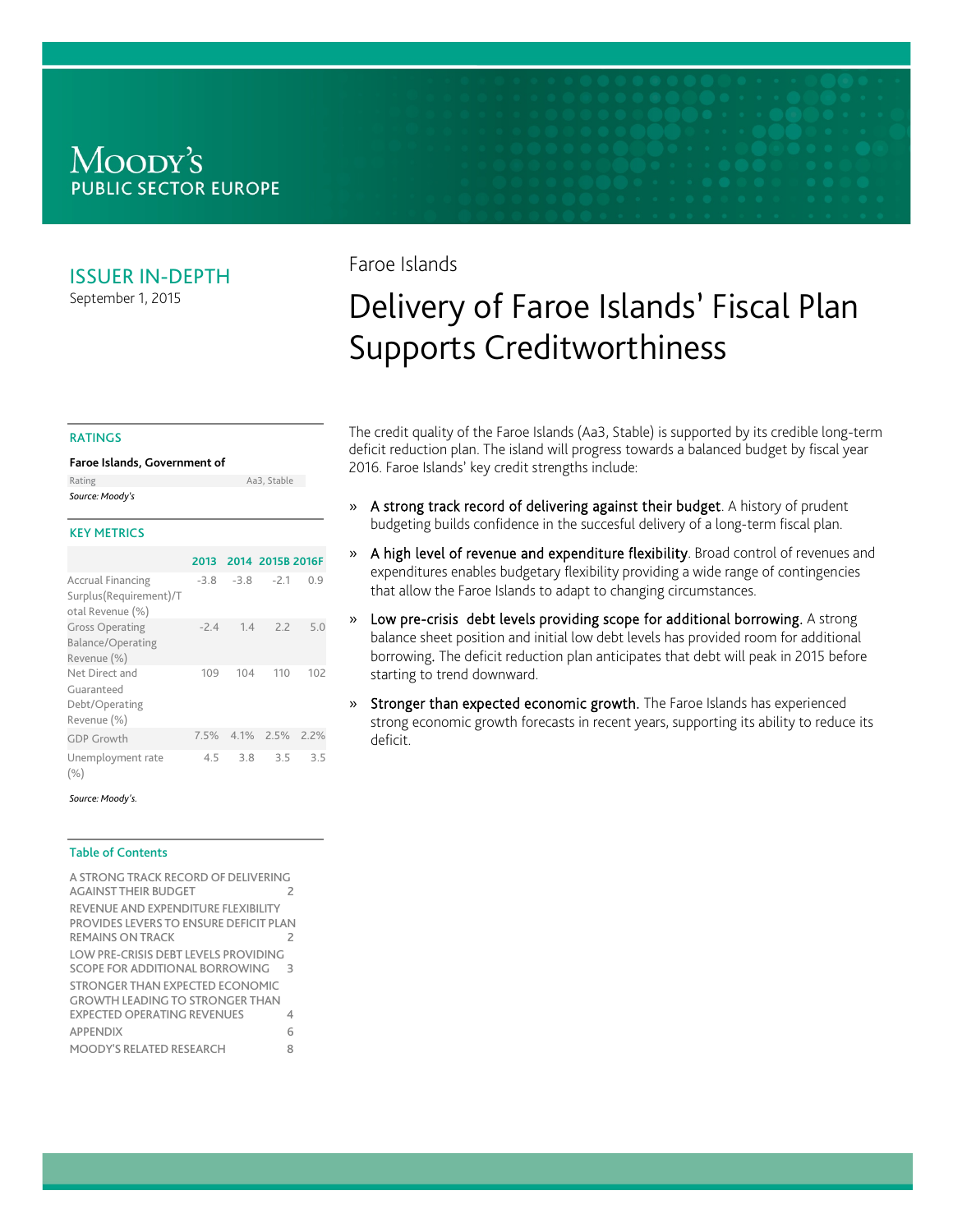#### <span id="page-1-0"></span>**A strong track record of delivering against their budget**

#### The Faroe Islands expects its first budget surplus since 2007.

Since the onset of the financial crisis, the central government has reported a succession of fiscal deficits. Over the last seven years, spending has been raised to aid an economic recovery and the introduction of the 2011-2016 deficit plan led to a rating downgrade from Aa3, Stable to Aa2, Negative back in 2011. However, over the last 15 years the Faroe Islands has tended to outperform budget expectations (see Exhibit 1) and this has remained true over the course of the five year reduction plan. Over the four years since the introduction of the deficit reduction plan in 2011, the Faroe Islands deficit totalled DKK1.13 billion, DKK 220 million (16%) less than the DDK 1.35 billion projected. The deficit has been falling steadily since 2009 and will reach a surplus by fiscal year 2016, largely driven by stronger revenue growth.

EXHIBIT 1



Faroe Islands' track record on delivering against budget provides credibility on 2016 projected surplus Consolidated Surplus/Deficit

The Faroe Islands track record of delivering on their budget builds confidence that they will be able to deliver their forecasted 2016 surplus of DKK56 million. The Faroe Islands does not however present specific and detailed disaggregated forecasts and this was a cause for concern when the deficit reduction plan was initially presented in 2011.

#### Excellent financial reporting, controls and monitoring ensuring budgetary delivery

The Faroe Islands' tight level of financial control and supervision allows them to meet its budget targets and to adjust quickly should they observe any deviations. The National Accounting Office ensures that all spending is tracked and stays within budget directives via a live tracking system. The central government has updated its online accounting systems to include the consolidation of municipal accounts into the national system. The finances of the government and of key industries are also monitored by the Danish National Bank. Separately, the Auditor General may review the accounts of the government, entities owned by the government and those entities receiving financial support from the government.

#### <span id="page-1-1"></span>**Revenue and expenditure flexibility provides levers to ensure deficit plan remains on track**

Strong control of revenues and expenditures allows the Faroe Islands to make budgetary corrections as and when required. This flexibility provides for a wide range of contingencies. While part of the Kingdom of Denmark, the Faroe Islands is governed by the Home Rule Act, which gives the Faroese government full powers to set its tax rates and fees, and to set levels of spending on the services it provides. In 1948, the Faroes were granted Home Rule and by 2005 controlled all matters except independence (For more details please see appendix).

This publication does not announce a credit rating action. For any credit ratings referenced in this publication, please see the ratings tab on the issuer/entity page o[n www.moodys.com](http://www.moodys.com/) for the most updated credit rating action information and rating history.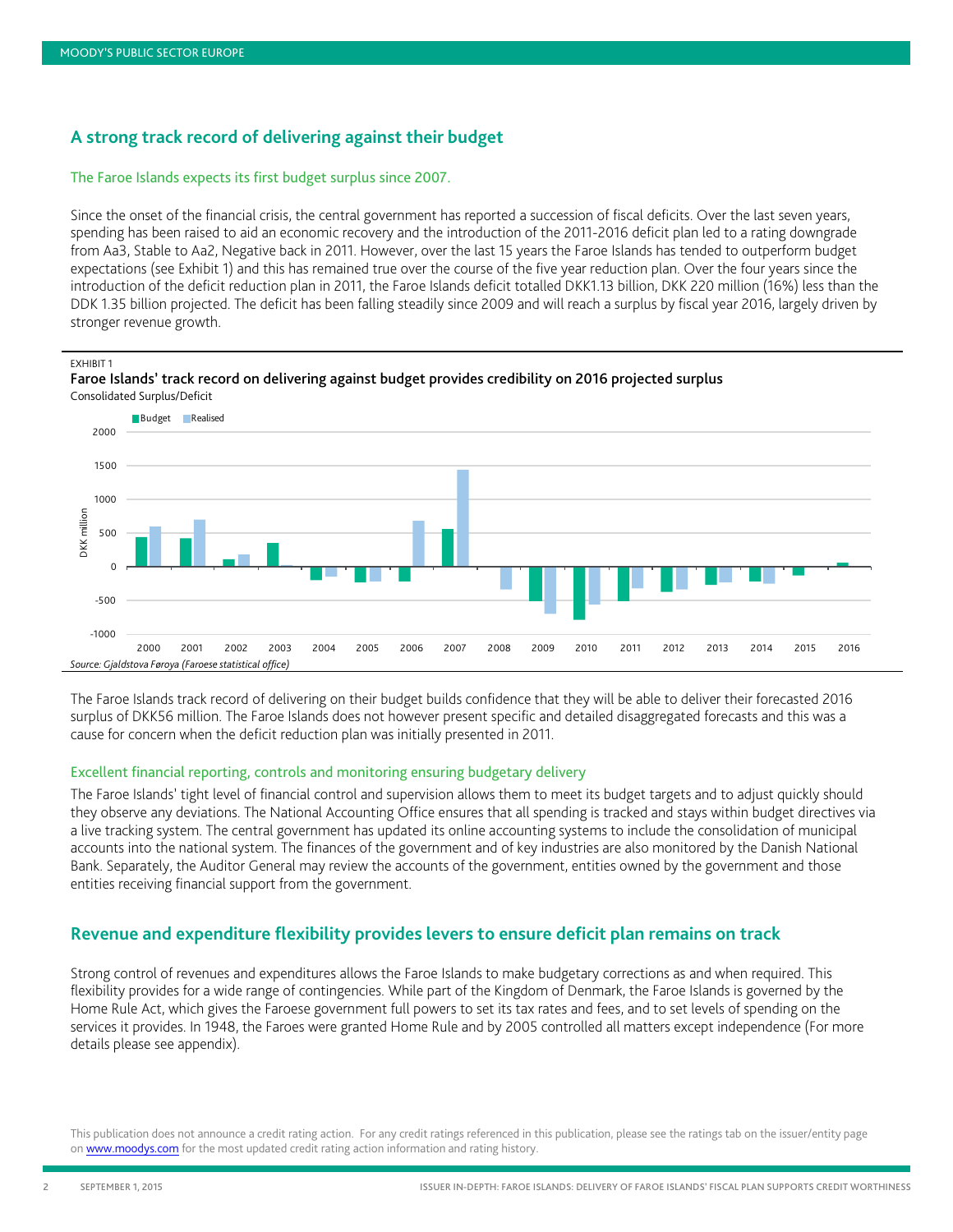Operating revenues are derived from sources under its control, such as VAT, income tax, company taxes, import duties, sales of products and services etc. Exhibit 2 shows that in 2014, 90% of the Faroese government's operating revenues were derived from sources under its control, and only 10% from transfers from Denmark. The transfer from Denmark has historically represented a bigger proportion of the islands operating revenue, represented approximately 20% of revenues in 2001. The Faroese government has control over its spending. During the banking crisis of the early 90s, the government demonstrated their expenditure flexibility by reducing expenditure by 15% in just two years. The government implemented substantial expenditure cuts during the crisis, with spending cut by 5% in 1992 and 10% in 1993.

#### EXHIBIT 2

Revenue and expenditure remains largely under the control of the Faroese government



#### <span id="page-2-0"></span>**Low pre-crisis debt levels providing scope for additional borrowing**

In 2008, the Faroe Islands net direct and indirect debt (which includes unfunded LIV ltd pension liabilities) was DKK3.4 billion, representing 62% of operating revenues. This moderate level of debt enabled the government to mitigate the economic downturn with fiscal expansion and debt issuance rather than austerity. The island issued debt to finance large scale infrastructure projects, spending an average of DKK244 million per year between 2011-2015, 36% higher than the pre-crisis average annual spend of DKK179 million (between 2003-2007). This investment went mainly towards schools, hospital extensions and new tunnels. The Faroe Islands has independent borrowing powers, and currently has DKK5.74 billion of direct outstanding debt (at YE 2014), this represents 37.6% of 2014 GDP. Net direct and indirect also increased due to heightened pressures associated with unfunded pension liabilities. Debt increased significantly over the years, reaching 105% of revenues by 2011 and has remained high since. The Faroe Islands budgets that debt will peak in 2015 before trending downwards. The Faroes anticipate using future surpluses to repay debt with annual net debt falling moving forward.

EXHIBIT 3



#### Low pre-crisis debt levels afforded scope to increase spending levels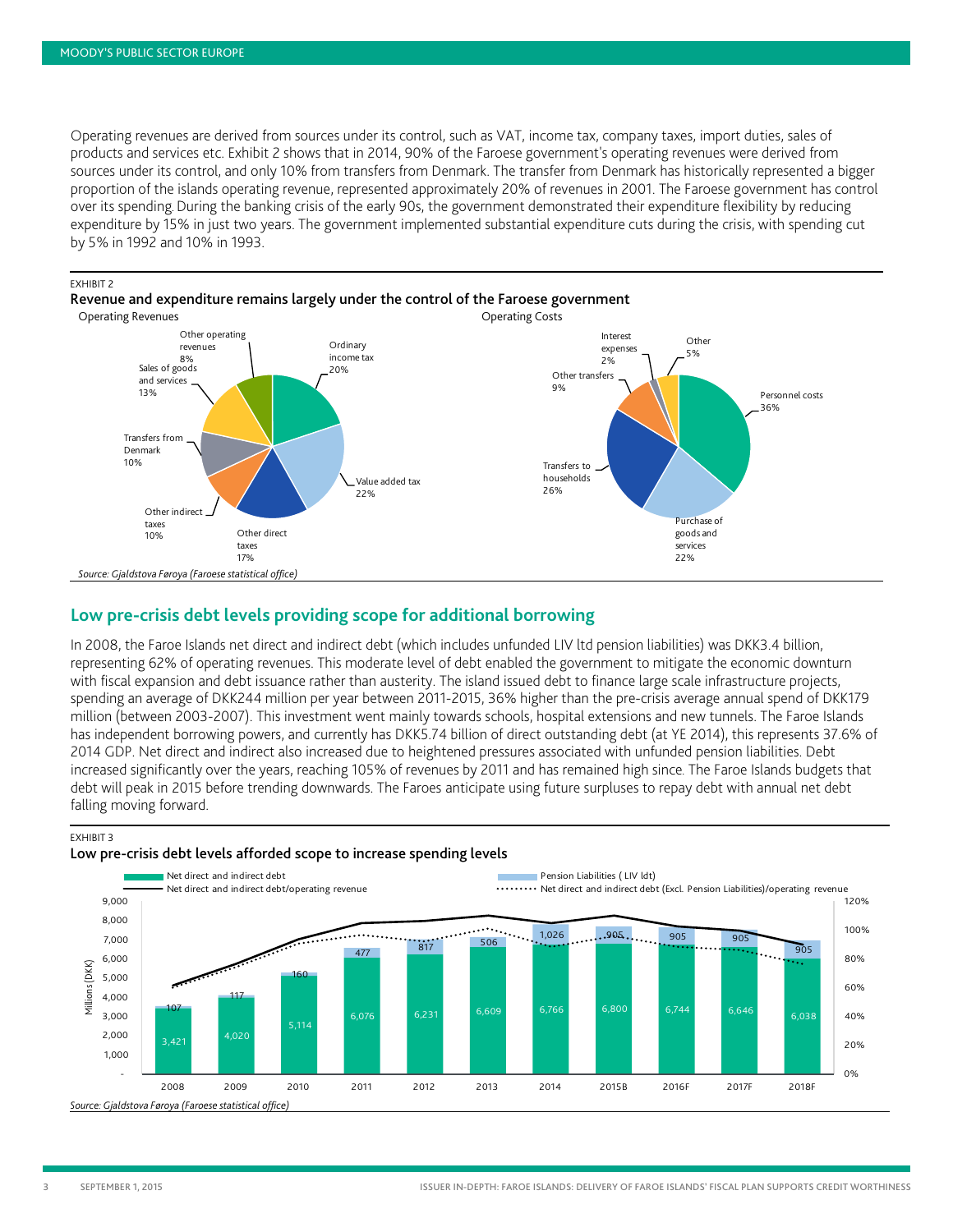#### <span id="page-3-0"></span>**Stronger than expected economic growth leading to stronger than expected operating revenues**

In recent years, GDP growth in the Faroe islands has exceeded Denmark's GDP growth. Strong economic activity has translated into strong operating revenue growth enabling the Faroe Islands GDP/capita to catch up with Denmark. GDP per capita has been steadily rising and in 2015 was recorded at DKK313,000, representing approximately 90% of the level in Denmark. Nominal GDP growth has also averaged 4.8% per year between 2010 and 2014 and in the same time frame (Exhibit 4), the government's operating revenue has increased by 19%. Direct tax fuelled this growth, increasing by 23% over the same period. We anticipate continued economic growth to continue supporting revenues and the 2016 surplus.



## EXHIBIT 4

#### Current environment of low unemployment is beneficial to budget surplus goal.

Exhibit 5 shows that unemployment in the Faroes has been decreasing since its peak in 2011 of 7%. Low unemployment levels support direct and indirect tax revenue growth. Similar to GDP growth, unemployment rates have compared favourably with Denmark over the same time period.

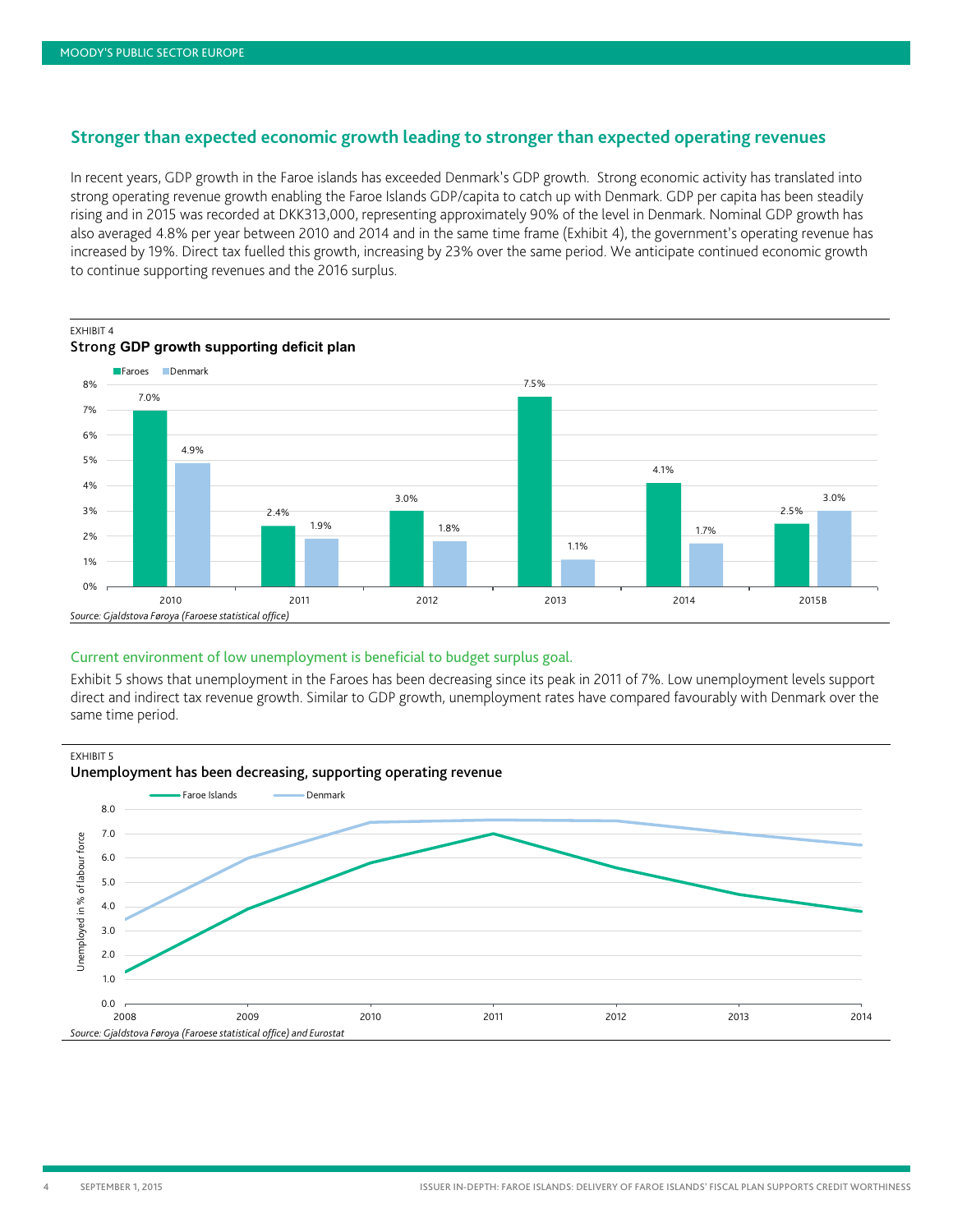#### Political consensus around consolidation reinforces credibility of deficit plan

The Faroes will hold a general election on the 1st September 2015. The current government and the opposition parties share the goal of achieving a financing surplus by 2016. Regardless of the election's outcome, there appears to be consensus from all major parties in favour of the delivery of a long-term fiscal surplus. Broad political commitment towards a balanced budget is credit positive, though there remains disagreement between the political parties on how to best attain a surplus.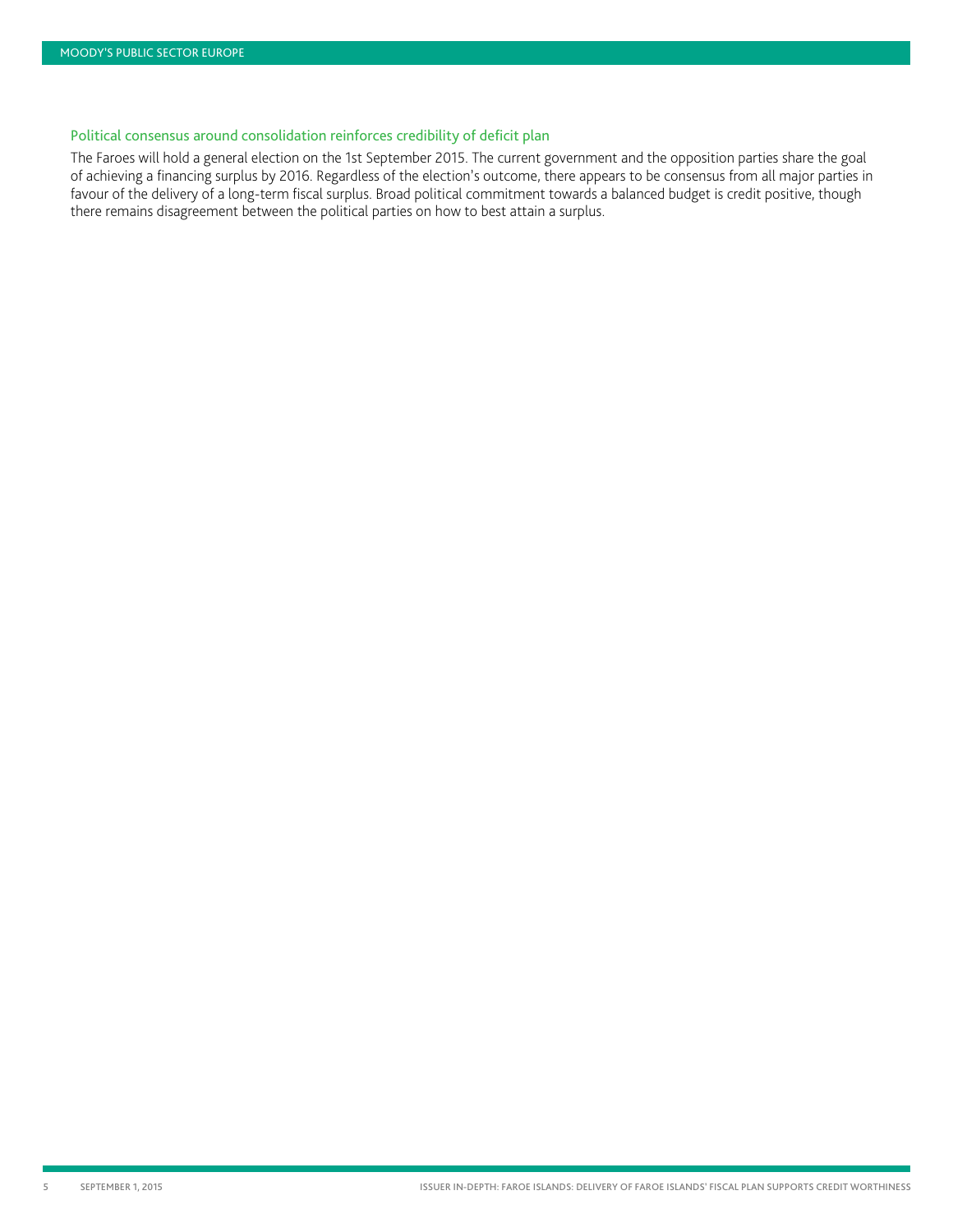#### <span id="page-5-0"></span>**Appendix**

Background: Faroe Islands (FI) consist of 18 islands, located in the Atlantic ocean, between Scotland and Iceland, with approx. 49,000 inhabitants. FI are an autonomy with "Home Rule", within Denmark and are responsible for their own finances, independently setting revenue and expenditure levels as well as issuing debt in capital markets. Denmark is an EU member state but FI is not. The Faroe Islands' decision to opt for a long-term deficit plan prompted a rating downgrade to Aa3 with a negative outlook in April 2011 from the initially assigned Aa2 in march 2008.

#### Division of responsibilities between the Faroe Islands and Denmark

The Faroese control "Special Matters" covering the economy, finances, industry, foreign trade, mineral rights, and the educational system. "Joint Matters" are administered by the Danish Government according to the laws of the Kingdom of Denmark, although some may be wholly or partly assigned to the Faroe Islands, or undertaken by Danish and Faroese authorities jointly. For example, social welfare and health services are administered by the Faroes, while the legislative authority for these matters remains with the Danish Government.

| Faroe Islands, Government of, Division of Responsibilities |                               |                                            |                          |  |
|------------------------------------------------------------|-------------------------------|--------------------------------------------|--------------------------|--|
|                                                            | <b>Faroese Municipalities</b> | <b>Central Government Of Faroe Islands</b> | <b>Danish Government</b> |  |
| Childcare                                                  | $\mathsf{X}$                  |                                            |                          |  |
| Water & Sewage                                             | $\sf X$                       |                                            |                          |  |
| Waste management                                           | $\sf X$                       |                                            |                          |  |
| Planning and zoning                                        | $\mathsf{X}$                  |                                            |                          |  |
| School buildings (maintenance)                             | $\sf X$                       |                                            |                          |  |
| <b>Elderly Care</b>                                        | $\times$                      |                                            |                          |  |
| Healthcare                                                 | X                             | X                                          |                          |  |
| Road Maintenance                                           | $\sf X$                       | $\times$                                   |                          |  |
| Public Transport                                           |                               | $\times$                                   |                          |  |
| Education                                                  |                               | $\times$                                   |                          |  |
| Social Security                                            |                               | $\times$                                   |                          |  |
| Police Force                                               |                               |                                            | X                        |  |
| Judicial system                                            |                               |                                            | $\mathsf{X}$             |  |
| <b>Banking supervision</b>                                 |                               |                                            | X                        |  |
| Source: 1948 Home Rule Act                                 |                               |                                            |                          |  |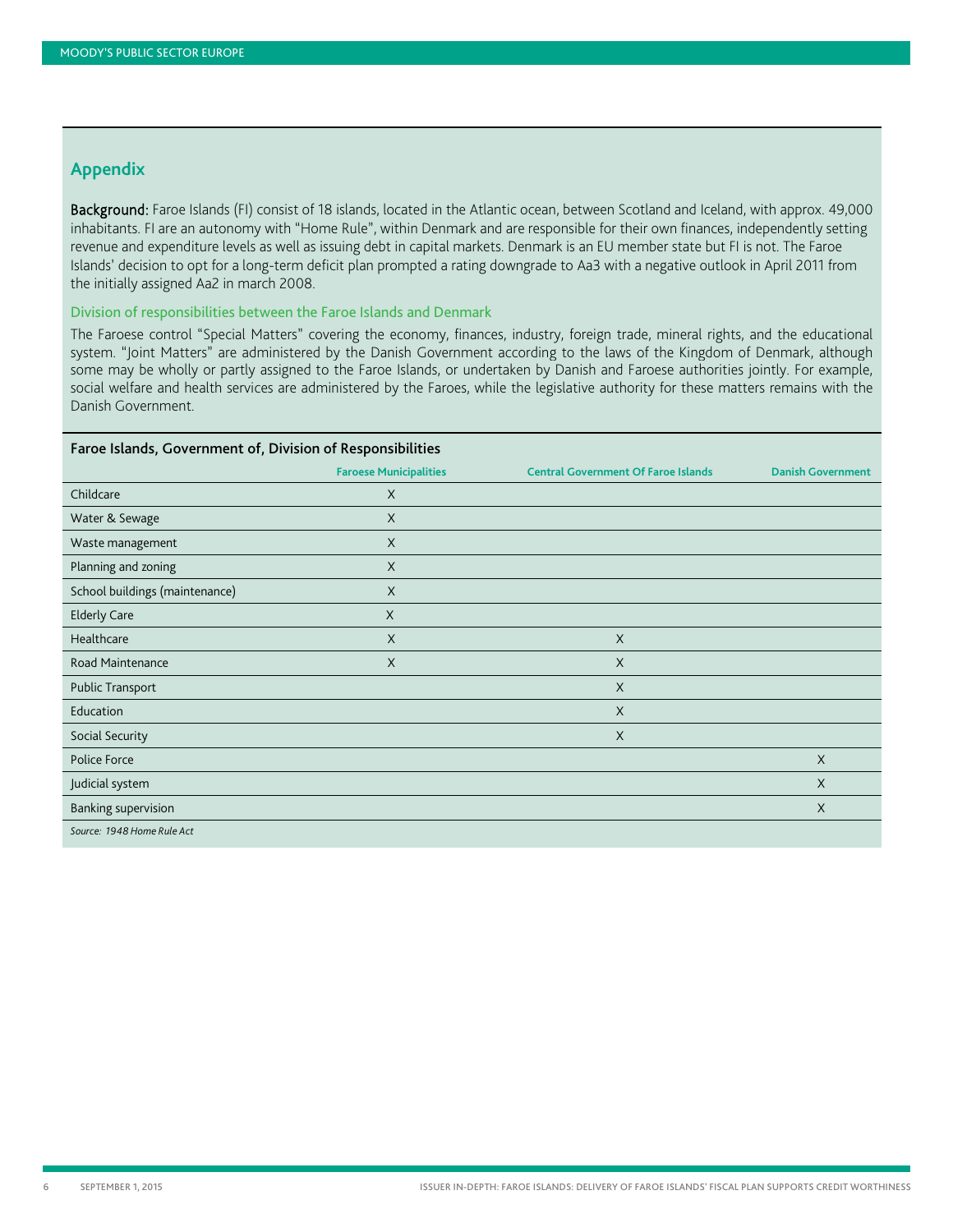Comparison with Nordic Countries. When comparing the Faroe Islands' surplus/deficit over time with that of Nordic countries [Denmark(Aaa, Stable) , Finland (Aaa, Negative), Iceland (Baa2, Stable), and Sweden (Aaa, Stable)], with the exception of Iceland, the deficits were more severe in the Faroe Islands. Like most Nordic countries, the Faroe Islands are working towards a balanced budget and the Faroese recovery pace has been greater, however. This demonstrates the Faroes budgetary discipline to deliver on their longterm deficit plan. Also favourably the FI have had very healthy surpluses leading up to the crisis which enabled them to build stronger buffers and low debt levels to face the 2008 downturn.



Comparison with Canadian Provinces. The Canadian Provinces of Quebec (Aa2, Stable) and Ontario (Aa2, Stable) have had a similar experience to the Faroes. The Faroes took a similar approach to the provinces in terms of running a long-term deficit. Ontario has run larger deficits than the Faroes over recent years, while Quebec has run smaller deficits. Moreover, unlike the Canadian provinces, the Faroes benefit from strong revenue and spending flexibility and from stronger than expected economic growth.

EXHIBIT 7

#### Canadian provinces record similar long-term deficits

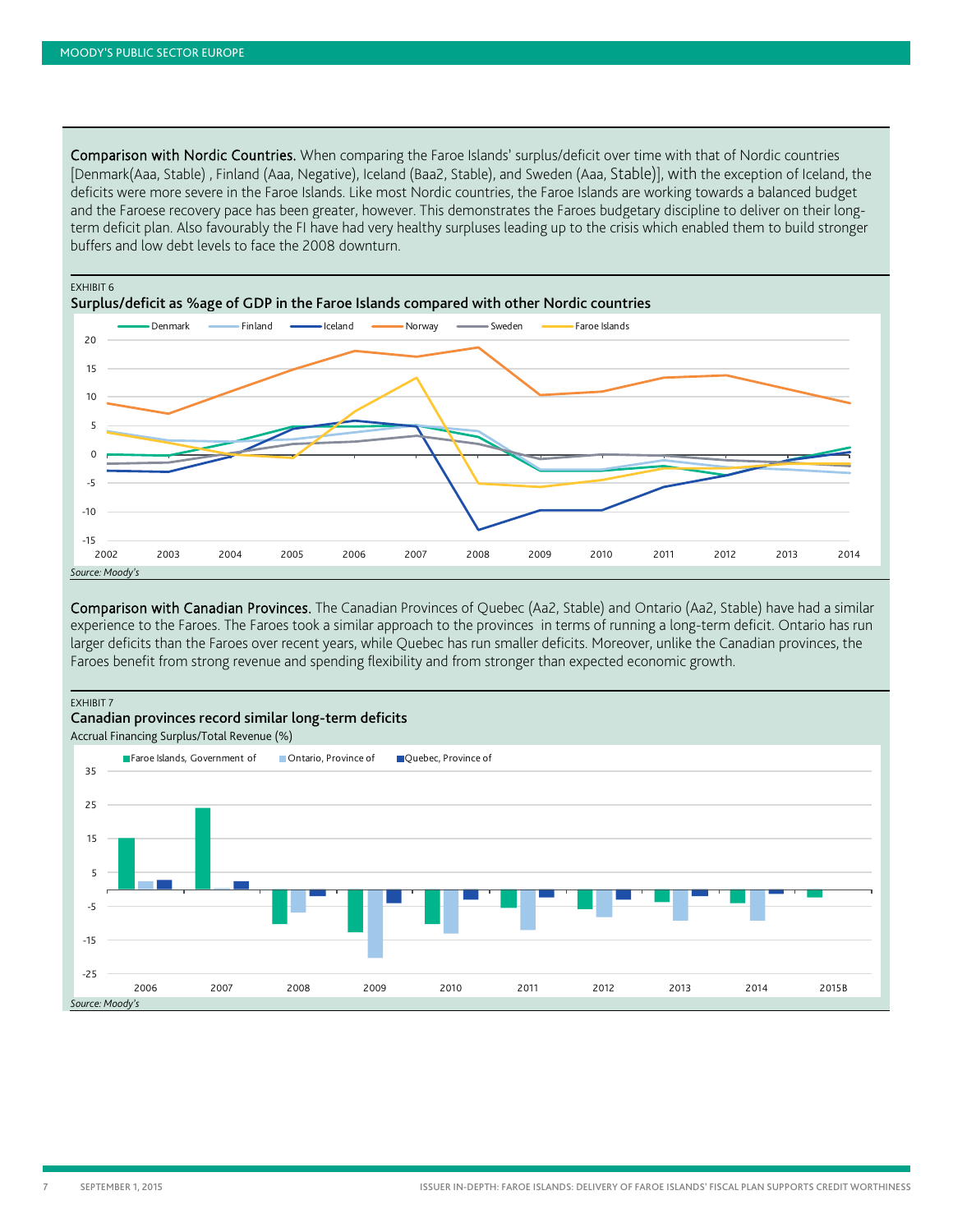#### <span id="page-7-0"></span>**Moody's Related Research**

#### Credit Opinions:

- » [Faroe Islands, Government of](https://www.moodys.com/research/Faroe-Islands-Government-of-Credit-Opinion--COP_820828907)
- » [Denmark, Government of](https://www.moodys.com/research/Denmark-Government-of-Credit-Opinion--COP_230700)

Issuer Comments:

- » [Faroe Islands Settlement of Fishing Dispute with European Union Is Credit Positive, June 2014](http://www.moodys.com/viewresearchdoc.aspx?docid=PBC_172035) (172035)
- » [Denmark, Government of: Little risk to euro currency peg, but unconventional monetary policy creates distortions in mortgage](http://www.moodys.com/viewresearchdoc.aspx?docid=PBC_1003015)  [market, February 2015 \(1003015\)](http://www.moodys.com/viewresearchdoc.aspx?docid=PBC_1003015)

#### Rating Methodology:

» [Regional and Local Governments, January 2013](http://www.moodys.com/viewresearchdoc.aspx?docid=PBC_147779) (147779)

#### Credit Analysis:

- » [Faroe Islands, Government of, July 2012](http://www.moodys.com/viewresearchdoc.aspx?docid=PBC_143824) (143824)
- » [Denmark, Government of, November 2014 \(177586\)](http://www.moodys.com/viewresearchdoc.aspx?docid=PBC_177586)

To access any of these reports, click on the entry above. Note that these references are current as of the date of publication of this report and that more recent reports may be available. All research may not be available to all clients.